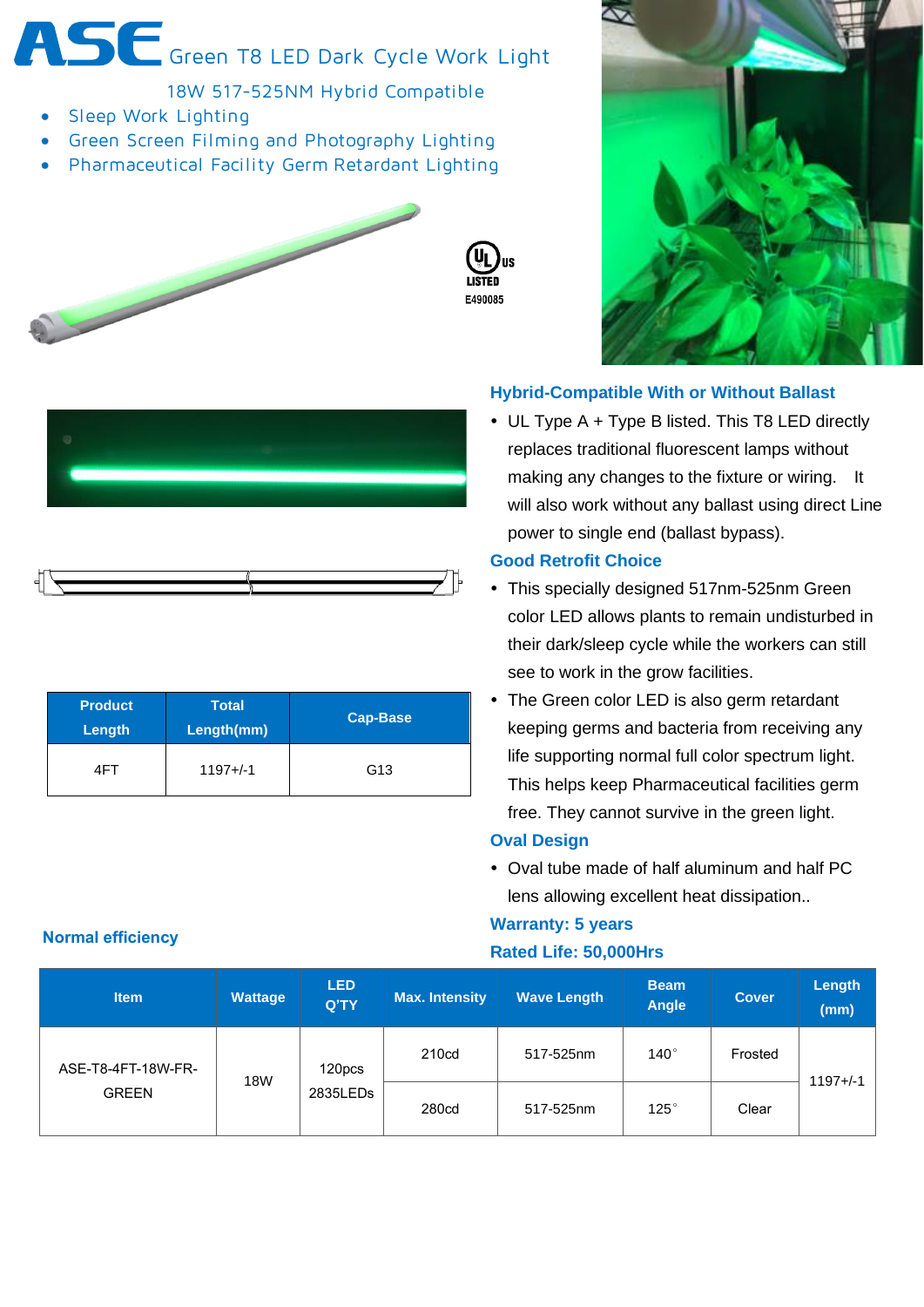

## **Installation Guide (Type A + Type B)**

## **Type A-Installation Steps**



## **Type A-Principle of Wire Circle**



American Solar Electric Inc.

 3415 West Lake Mead Blvd, Suite 105, North Las Vegas NV 89032 Office: 702-648-5333 Phone: 702-274-5318 (Cellular) Web: [www.amerciansolarelectric.com](http://www.amerciansolarelectric.com/) 

Email: [william@amerciansolarelectric.com](mailto:william@amerciansolarelectric.com)